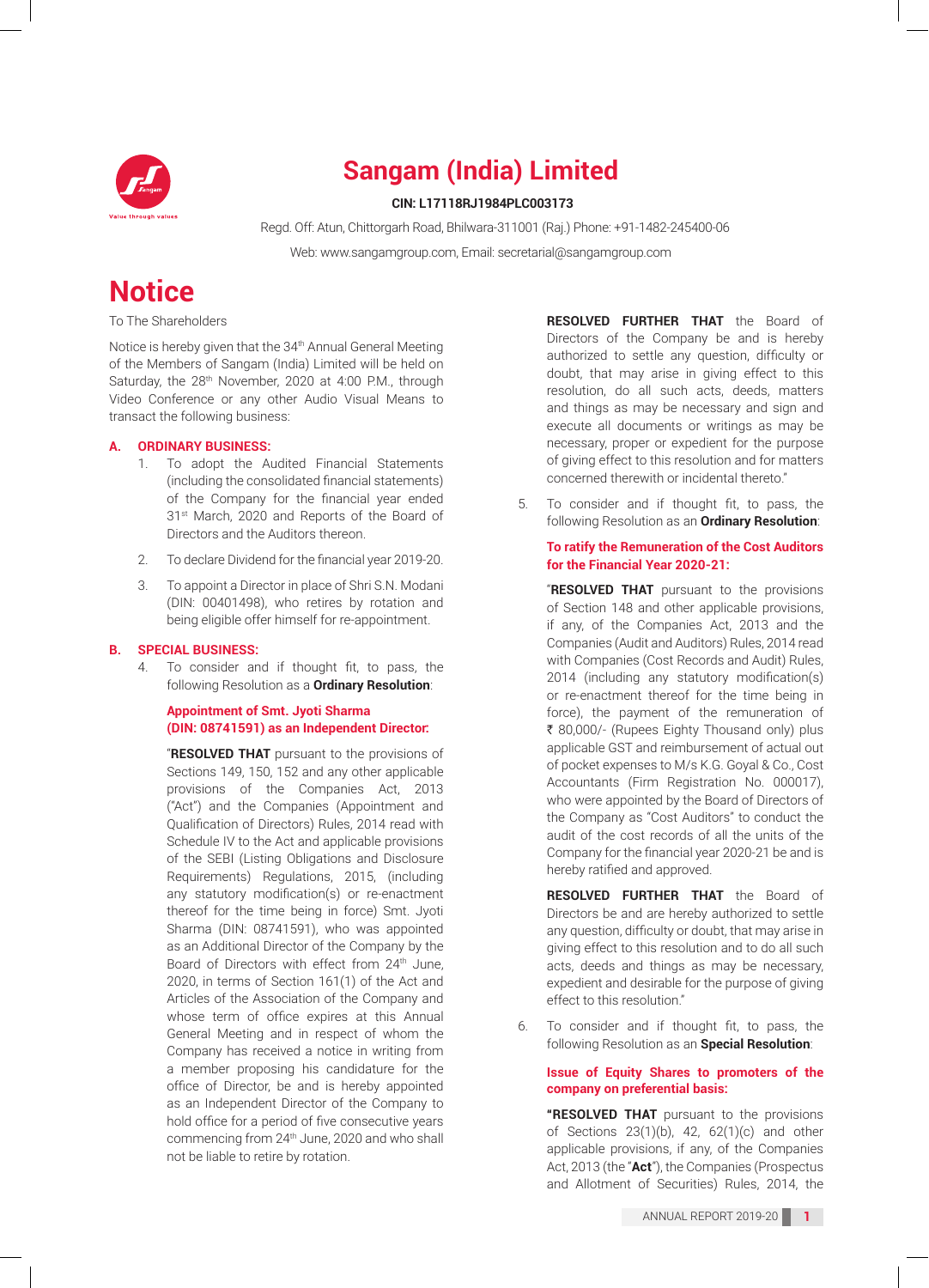

Companies (Share Capital and Debentures) Rules, 2014 and other applicable rules made thereunder (including any amendment thereto or re-enactment thereof for the time being in force), and in accordance with the provisions of the Memorandum and Articles of Association of the Company and the listing agreements entered into by the company with BSE Limited and National Stock Exchange of India Limited (together, the "**Stock Exchanges**") on which the equity shares of the company having face value of ₹ 10 (₹ Ten) each ("**Equity Shares**") are listed, the Securities and Exchange Board of India (Issue of Capital and Disclosure Requirements) Regulation 2018, as amended ("**ICDR Regulations**"), the Securities and Exchange Board of India (Listing Obligations and Disclosure Requirements) Regulation 2015, as amended ("**Listing Regulations**") and the law, rules, regulations, guidelines, notifications and circulars, if any, prescribed by the Securities and Exchange Board of India, the Stock Exchanges, Ministry of Corporate Affairs or any other relevant authority (hereinafter referred as "Applicable Regulatory Authorities") from time to time, to the extent applicable, and subject to such approvals, consents, permissions and sanctions as may be necessary or required from any and / or all Government or regulatory authorities and / or all other institutions and bodies provided that such sanctions are acceptable to the Board of Directors of the Company and subject to such conditions as may be prescribed while granting such approvals, consents, permissions and sanctions, which the Board of Directors of the Company (hereinafter referred to as the "**Board**" which term shall be deemed to include any committee(s) constituted/to be constituted by the Board to exercise its powers including the powers conferred by this Resolution) be and is hereby authorised to accept, the consent and approval of the members of the Company ("Members") be and is hereby accorded to the Board to create, issue, offer and allot upto 40,00,000 Equity Shares at a price of ₹ 50/- per equity shares, aggregating upto  $\bar{\tau}$  20.00 crores  $($ ₹ Twenty Crores only) on a preferential basis to the following Promoters of the Company in such manner and on such terms and conditions as may be determined by the Board in accordance with the ICDR Regulations and/or other applicable provisions of the law and at such price as will be determined in accordance with Regulation 158 of the SEBI ICDR Regulations:

| S.<br><b>No</b> | <b>Name of the Promoters</b> | <b>No of Equity</b><br><b>Shares Proposed</b> |
|-----------------|------------------------------|-----------------------------------------------|
|                 | Shri Ram Pal Soni            | 10,00,000                                     |
| $\overline{2}$  | Smt. Radha Devi Soni         | 4.00.000                                      |
| 3               | Shri Anurag Soni             | 10,00,000                                     |
| 4               | Shri Niwas Modani            | 4,00,000                                      |
| 5               | Smt. Mamta Modani            | 4,00,000                                      |
| 6               | Smt. Archana Sodani          | 4.00.000                                      |
|                 | Smt. Anjana Soni Thakur      | 2,00,000                                      |
| 8               | Smt. Antima Soni             | 2,00,000                                      |

**RESOLVED FURTHER THAT** in accordance with the provisions of the ICDR Regulations, the "Relevant Date" for the purpose of determination of the price of the Equity Shares to be issued and allotted persons forming part of the promoters and the promoters group of the Company ("Proposed allottees") as above be 29th October, 2020, being the date falling 30 days prior to the date of this Annual General Meeting of the Company, to approve the allotment of Equity Shares in dematerialized form is proposed to be completed within maximum period of 15 days from the date of passing of the special resolution and in case the allotment on preferential basis is pending on account of pendency of any approval for such allotment by any Applicable Regulatory Authorities, then the allotment shall be completed within 15 days from the date of receipt of such approval or permission as the case may be.

 **RESOLVED FURTHER THAT** the Equity Shares to be issued and allotted to Proposed allottees pursuant to this resolution shall be subject to the provisions of the Memorandum of Association and Articles of Association of the Company and shall be fully paid up and rank pari-passu with the existing Equity Shares of the Company in all respects including dividend and voting rights.

 **RESOLVED FURTHER THAT** the Equity Shares shall remain locked-in for such period as specified in the provisions of Chapter V of the SEBI ICDR Regulations and will be listed on the Stock Exchanges subject to receipt of necessary regulatory permissions and approvals.

 **RESOLVED FURTHER THAT** the Board be and is hereby authorized to accept any modification(s) in the terms of issue of Equity Shares, subject to the provisions of the Act and the SEBI ICDR Regulations, without being required to seek any further consent or approval of the Members.

 **RESOLVED FURTHER THAT** for the purpose of giving effect to any offer, issue, allotment of the Equity Shares, the Board, be and are authorized to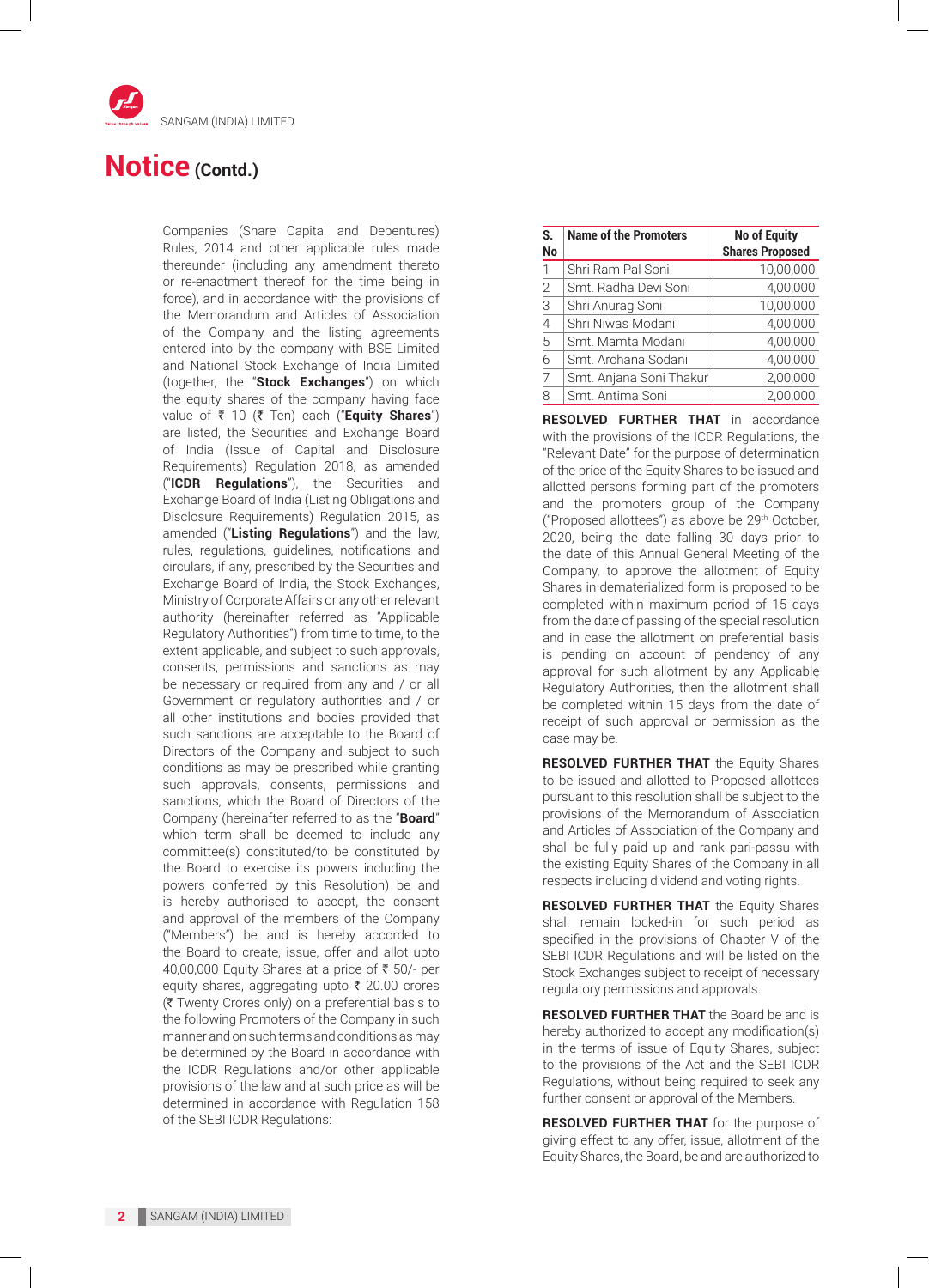do all such acts, deeds, matters and things as they may in their absolute discretion deem necessary and desirable for such purpose, including without limitation, preparing, signing, executing, and filing applications with the appropriate authorities for obtaining requisite approvals for the issuance of the Equity Shares, as may be required, issuing clarifications on the issue and allotment of the Equity Shares, resolving any difficulties, effecting any modifications, changes, variation, alterations, additions and/or deletions to the foregoing conditions as may be required by any regulator, or other authorities or agencies involved in or concerned with the issue of the Equity Shares and as the Board may in its absolute discretion deem fit and proper in the best interest of the Company without being required to seek any further consent or approval of the members or otherwise.

 **RESOLVED FURTHER THAT** for the purpose of giving effect to the resolution, the Board be and is hereby authorized to engage / appoint lead managers, brokers, underwriters, guarantors, depositories, custodians, registrars, stabilizing agent, trustees, bankers, and other consultants and advisors to the issue and to remunerate them by way of commission, brokerage, fees and/or other charges and also to enter into and execute all such arrangements, agreements, memoranda, documents, etc. with such agencies, as may be required, and as permitted by law.

 **RESOLVED FURTHER THAT** the Board is authorised to take necessary steps for listing

of the above mentioned Equity Shares on the Stock Exchanges where the Equity Shares of the Company are listed, as per the terms and conditions of the Listing Regulations, ICDR Regulations and other applicable Guidelines, Rules and Regulations.

 **RESOLVED FURTHER THAT** subject to SEBI Regulations and other applicable laws, the Board is authorized to decide and approve terms and conditions of the issue of above mentioned Equity Shares and to vary, modify or alter any of the terms and conditions, including size of the issue, as it may deem expedient.

 **RESOLVED FURTHER THAT** the Board is authorized to delegate all or any of the powers herein conferred by this resolution to any committee of the Board or any one or more Director(s)/Company Secretary/any other officer(s) of the Company to give effect to the aforesaid resolution including to execute any document on behalf of the Company and to represent the Company before any Governmental authorities and to appoint any professional advisor/ consultants/ lawyers."

### **By Order of the Board of Directors For Sangam (India) Limited**

Date: 31st October, 2020 **(Company Secretary)** Place: Atun, Chittorgarh Road **M. No.: F-7842** Bhilwara, (Raj.) 311001

**A.K. Jain**

### **NOTES:**

- The explanatory statement pursuant to Section 102 of the Companies Act, 2013 ("the Act") in respect of the business under Item No. 4 to 6 set out above and details as required under SEBI (Listing Obligations and Disclosure Requirements) Regulations, 2015 ("SEBI Listing Regulations") and Secretarial Standard on General Meetings issued by the Institute of Company Secretaries of India in respect of Directors seeking re-appointment at this Annual General Meeting are annexed hereto.
- 2. The 34<sup>th</sup> Annual General Meeting (AGM) is convened through Video Conferencing ("VC") / Other Audio-Visual Means ("OAVM") pursuant to General Circular numbers 14/2020, 17/2020 and 20/2020, dated 08.04.2020, 13.04.2020 and 05.05.2020 respectively, issued by the Ministry of Corporate Affairs (MCA) and Circular number SEBI/HO/CFD/CMD1/CIR/P/2020/79 dated 12.05.2020 issued by the Securities and Exchange Board of India (SEBI) (hereinafter collectively referred to as 'Circulars'), which allow the companies to hold AGM through VC/OAVM, which does not require

physical presence of members at a common venue. The deemed venue for the 34<sup>th</sup> AGM shall be the Registered Office of the Company i.e. Atun, Chittorgarh Road, Bhilwara- 311001 (Rajasthan).

- 3. In compliance with the aforesaid Circulars, the Notice of 34<sup>th</sup> AGM along with the Annual Report for the financial year 2019-20 is sent only through electronic mode to those Members whose E-mail addresses are registered with the Company / Depositories / RTA as on 30<sup>th</sup> October, 2020. The AGM notice and Annual Report of the Company are made available on the Company's website at www.sangamgroup.com and also on the website of the Stock Exchanges where the shares of the Company have been listed viz., BSE Limited - www.bseindia.com and National Stock Exchange of India Limited - www.nseindia.com.
- 4. Though a Member entitled to attend and vote at the meeting, is entitled to appoint one or more proxies (proxy need not be a member of the Company to attend and vote instead of himself / herself), the facility of appointment of Proxies is not available as the AGM is convened through VC / OAVM.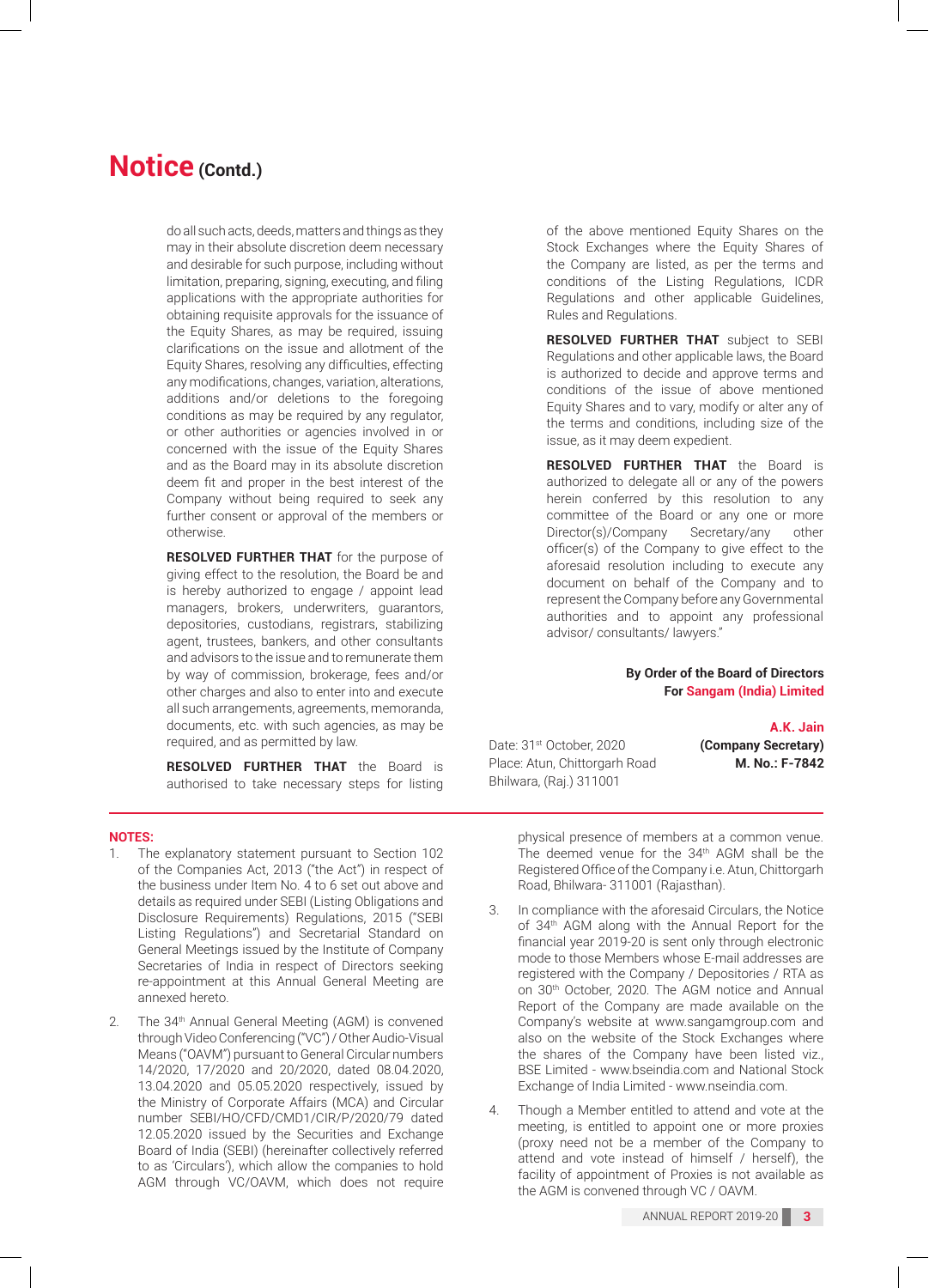

- 5. Members attending the AGM through VC / OAVM shall be counted for the purpose of reckoning the quorum under Section 103 of the Act.
- 6. In case of joint holders only such joint holder who is higher in the order of names will be entitled to vote during the meeting.
- 7. The Company's Register of members and share transfer books shall remain closed from Saturday, the 21<sup>st</sup> November, 2020 to Saturday, the 28<sup>th</sup> November, 2020 (both days inclusive) to decide the entitlement of shareholders for the payment of dividend in accordance with the recommendation of the Board of Directors.
- 8. Effective from 1<sup>st</sup> April, 2020, dividend income is taxable in the hands of shareholders. Hence the Company is required to deduct tax at source [TDS] from the amount of dividend paid to shareholders at the prescribed rates. A Resident individual shareholder with PAN and who is not liable to pay income tax can submit a yearly declaration in Form No. 15G/15H, to avail the benefit of non-deduction of tax at source by email to investor@bigshareonline.com on or before 20<sup>th</sup> November, 2020. Further no tax shall be deducted on the dividend payable to a resident individual shareholder if the total amount of dividend to be received from the Company during the financial year 2020-21 does not exceed  $\bar{\tau}$  5,000/-. Shareholders may note that in case PAN is not updated with the Depository Participant/RTA, the tax will be deducted at a higher rate of 20%.

Non-resident shareholders can avail beneficial tax rates under Double Tax Avoidance Agreement [DTAA] i.e. tax treaty between India and their country of residence. Non-resident shareholders are required to provide details on applicability of beneficial tax rates and provide following documents:

- Copy of PAN card, if any, allotted by Indian Income Tax Authorities duly self-attested by the member.
- Copy of Tax Residency Certificate [TRC] for the FY 2020- 21 obtained from the revenue authorities of country of tax residence duly attested by the member.
- Self Declaration in Form 10-F.
- No-PE [permanent establishment] certificate.
- Self-declaration of beneficial ownership by the non-resident shareholder.
- Lower withholding Tax certificate, if any, obtained from the Indian Tax Authorities.

The members/shareholders are required to provide above documents/declarations by sending an E-mail to investor@bigshareonline.com on or before 20<sup>th</sup> November, 2020. The aforesaid documents are subject to verification by the Company and in case of ambiguity, the Company reserves its right to deduct

the TDS as per the rates mentioned in the Income Tax Act, 1961. In case of Foreign Institutional Investors / Foreign Portfolio Investors tax will be deducted under Section 196D of the Income Tax Act @20% plus applicable surcharge and cess.

- 9. Members wish to claim dividends that remained unclaimed are requested to correspond with the RTA/Company Secretary. Members are requested to note that dividends that are not claimed within 7 years from the date of transfer to the Company's unpaid dividend account, will as per section 124 of the Act, be transferred to the Investor Education and Protection Fund (IEPF). Shares on which dividends remain unclaimed for seven consecutive years will be transferred to the IEPF as per section 124 of the Act and the applicable rules.
- 10. Members dividend as recommended by the Board of Directors for the year ended 31<sup>st</sup> March, 2020, if declared at the meeting will be paid within 30 days of the date of declaration of dividend to those members whose names appear as the beneficial owners at the end of the business hours on Friday, the 20<sup>th</sup> November, 2020 in the list of beneficial owners to be furnished by depositories (NSDL & CDSL) in respect of the shares held in electronics form.
- 11. Members are requested to note that, in order to avoid any loss/ interception in postal transit and also to get prompt credit of dividend through National Electronic Clearing Service (NECS) / Electronic Clearing Service (ECS) they should submit their NECS / ECS details to the Company's RTA. The requisite NECS /ECS application form can be obtained from the Company's RTA. Alternatively, Members may provide details of their bank account quoting their folio numbers, to the Company's RTA to enable them to print such details on the dividend warrants.
- 12. As a part of the green initiatives, the Members who have not yet registered their E-mail addresses are requested to register their E-mail addresses with their DPs in case the shares are held by them in electronic form and with RTA in case the shares are held by them in physical form. Upon such Registration, all communication from the Company/RTA will be sent to the registered E-mail address.
- 13. Members are requested to intimate, indicating their folio number, the changes, if any, in their registered address, either to the Company's Registrar and Share Transfer Agents or to their respective Depository Participant ("DP") in case the shares are held in dematerialized form.
- 14. As per the provisions of Section 72 of the Act and Rule 19(1) of the Companies (Share Capital and Debentures) Rules, 2014, Members holding shares in physical form may file nomination in the prescribed Form SH-13 with the Company's RTA. In respect of shares held in demat form, the nomination form may be filed with the respective DP.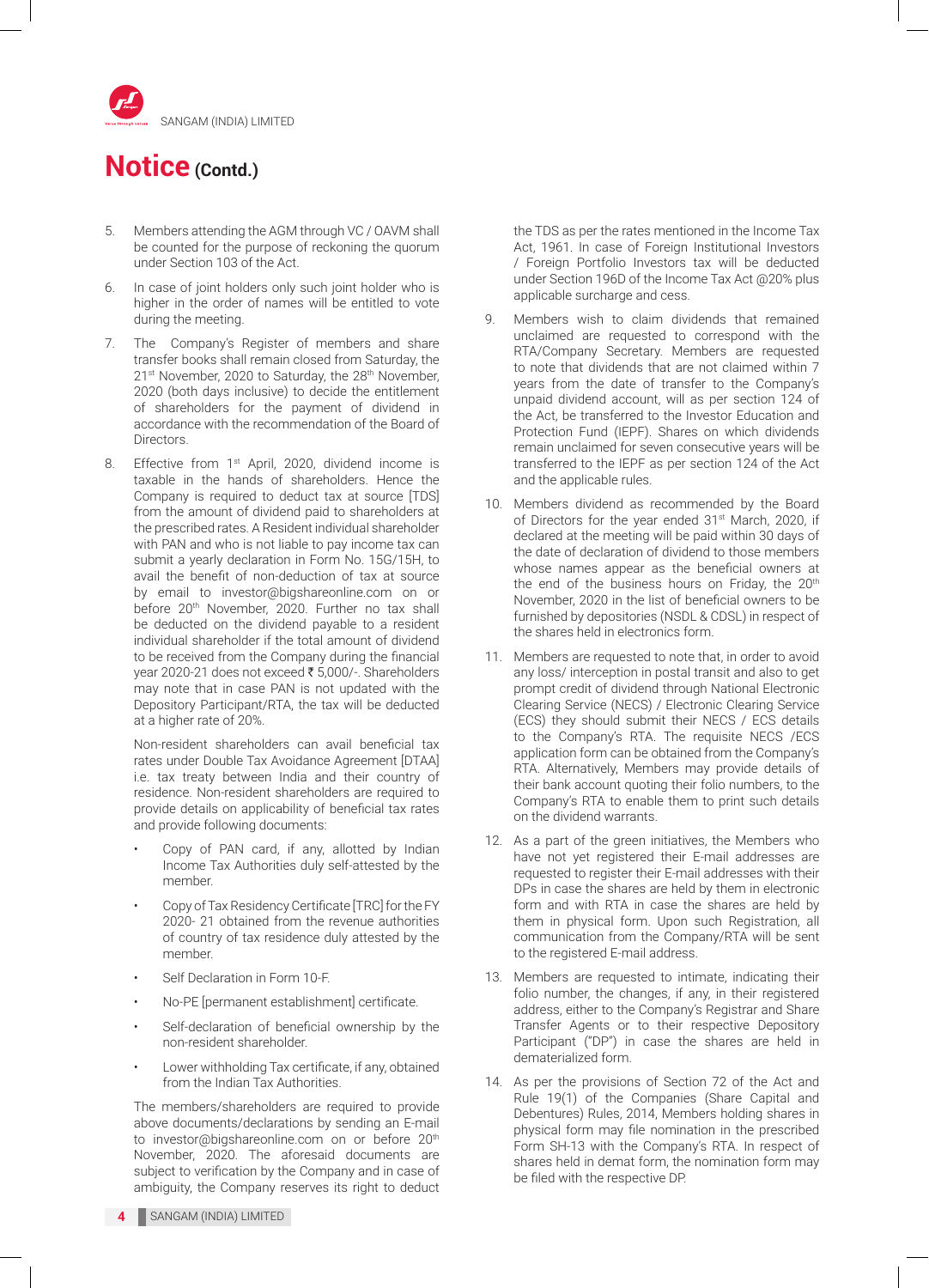- 15. As per Regulation 40 of SEBI (LODR) Regulations, as amended, securities of listed companies can be transferred only in dematerialized form with effect from 1st April, 2019, except in case of request received for transmission or transposition of securities. Hence, the Members holdings hares in physical form are requested to consider converting their holdings in the dematerialized form. The Members who are desirous to convert their physical holdings into dematerialized form, may contract the Depository Participant of their choice.
- 16. The Register of Directors and KMP and their shareholding and Register of contracts or arrangements in which Directors are interested maintained under Sections 170 and 189 of the Companies Act, 2013 respectively will be available electronically for inspection by the members at the AGM.

All documents referred in the accompanying Notice and Statement setting out material facts will be available for electronic inspection for Members on all working days (except Holiday) between 11.00 A.M. and 1.00 P.M. (IST) up to date of 34th AGM.

- 17. Updation of Members' details: The format of the Register of Members prescribed by the MCA under the Act requires the Company/RTA to record additional details of Members, including their PAN details, E-mail address, bank details for payment of dividend, etc. Members holding shares in physical form are requested to furnish the above details to the Company or RTA. Members holding shares in electronic form are requested to furnish the details to their respective DP.
- 18. The members / investors may send their complaints/ queries, if any to the Company's RTA at investor@bigshareonline.com or to the Company at secretarial@sangamgroup.com
- 19. CS Brij Kishore Sharma, Practicing Company Secretary (Membership No. FCS-6206) has been appointed as the Scrutinizer for the conduct of e-voting and polling process to be carried out at the AGM of the Company in a fair and transparent manner.
- 20. Since the AGM being held through VC/OAVM, the Route Map, Attendance Slip and proxy form are not attached to this Notice.
- 21. Voting Options

Voting through electronic means:

(i) In compliance with provisions of Section 108 of the Companies Act, 2013, Rule 20 of the Companies (Management and Administration) Rules, 2014 as amended and regulation 44 of the Listing Regulations, the Company is pleased to provide members facility to exercise their right to vote on resolutions proposed to be considered at the Annual General Meeting (AGM) by electronic means and the business may be transacted through e-Voting Services. The facility of casting

the votes by the members using an electronic voting system from a place other than venue of the AGM ("remote e-voting") will be provided by Central Depository Services (India) Limited (CDSL).

#### **THE INTRUCTIONS FOR SHAREHOLDRES FOR REMOTE E-VOTING ARE AS UNDER:**

- (i) The voting period begins on Tuesday,  $24<sup>th</sup>$  November, 2020 (9:00 am) and ends on Friday, 27<sup>th</sup> November, 2020 (5:00 pm).During this period members of the Company, holding shares either in physical form or in dematerialized form, as on the cut-off date Friday, 20<sup>th</sup> November, 2020 may cast their vote electronically. The e-voting module shall be disabled by CDSL for voting thereafter.
	- log on to the e-voting website www.evotingindia.com.
	- (iii) Click on "Members" module.
	- (iv) Now enter your User ID
		- a. For CDSL: 16 digits beneficiary ID,
		- b. For NSDL: 8 Character DP ID followed by 8 Digits Client ID,
		- c. Members holding shares in Physical Form should enter Folio Number registered with the Company.
	- (v) Next enter the Image Verification as displayed and Click on Login.
	- (vi) If you are holding shares in demat form and had logged on to www.evotingindia.com and voted on an earlier e-voting of any company, then your existing password is to be used.
	- (vii) If you are a first time user follow the steps given below:

|                      | For Members holding shares in Demat Form and                                                                                                                                                                                                                                                                |  |  |  |  |
|----------------------|-------------------------------------------------------------------------------------------------------------------------------------------------------------------------------------------------------------------------------------------------------------------------------------------------------------|--|--|--|--|
| <b>Physical Form</b> |                                                                                                                                                                                                                                                                                                             |  |  |  |  |
| <b>PAN</b>           | Enter your 10 digit alpha-numeric PAN issued<br>by Income Tax Department (Applicable for<br>both demat shareholders as well as physical<br>shareholders)                                                                                                                                                    |  |  |  |  |
|                      | Members who have not updated their PAN<br>٠<br>with the Company/Depository Participant<br>are requested to use the first two letters<br>of their name and the 8 digits of the<br>sequence number (refer serial no. printed<br>on the name and address sticker/Postal<br>Ballot Form/mail) in the PAN field. |  |  |  |  |
|                      | In case the sequence number is less than<br>$\bullet$<br>8 digits enter the applicable number of<br>O's before the number after the first two<br>characters of the name in CAPITAL letters.<br>e.g. If your name is Ramesh Kumar with<br>serial number 1 then enter RA00000001 in<br>the PAN field          |  |  |  |  |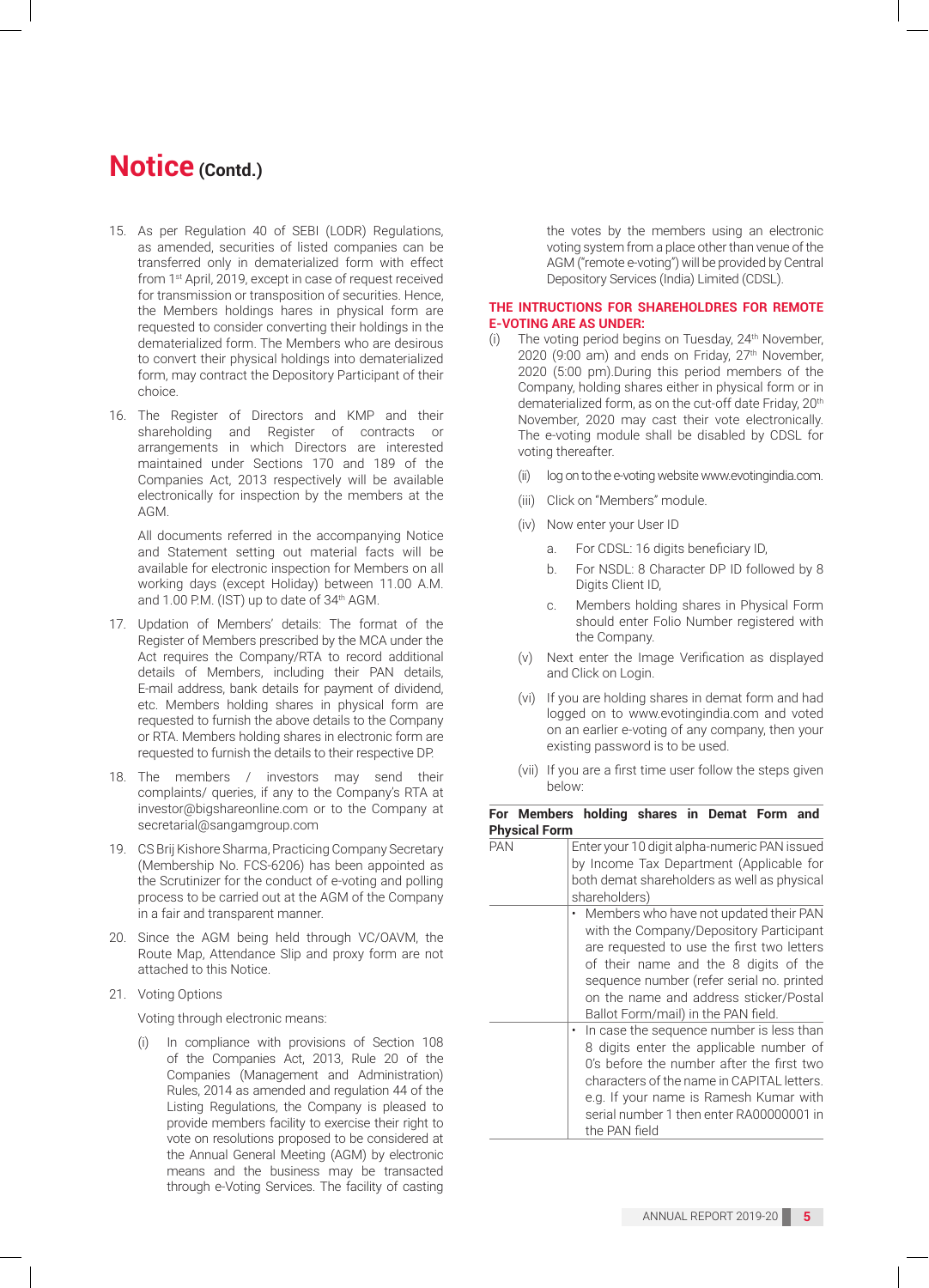

- (x) For members holding shares in physical form, the details can be used only for e-voting on the resolutions contained in this Notice.
- (xi) Click on the EVSN for the relevant Sangam (India) Limited on which you choose to vote.
- (xii) On the voting page, you will see "RESOLUTION DESCRIPTION" and against the same the option "YES/NO" for voting. Select the option YES or NO as desired. The option YES implies that you assent to the Resolution and option NO implies that you dissent to the Resolution.
- (xiii) Click on the "RESOLUTIONS FILE LINK" if you wish to view the entire Resolution details.
- (xiv) After selecting the resolution you have decided to vote on, click on "SUBMIT". A confirmation box will be displayed. If you wish to confirm your vote, click on "OK", else to change your vote, click on "CANCEL" and accordingly modify your vote.
- (xv) Once you "CONFIRM" your vote on the resolution, you will not be allowed to modify your vote.
- (xvi) You can also take a print of the votes cast by clicking on "Click here to print" option on the Voting page.
- (xvii) If a demat account holder has forgotten the login password then Enter the User ID and the image verification code and click on Forgot Password & enter the details as prompted by the system.
- (xviii) Members can also cast their vote using CDSL's mobile app "m-Voting". The m-Voting app can be downloaded from respective Store. Please follow the instructions as prompted by the mobile app while Remote Voting on your mobile.

### **PROCESS FOR THOSE SHAREHOLDERS WHOSE EMAIL ADDRESSES ARE NOT REGISTERED WITH THE DEPOSITORIES FOR OBTAINING LOGIN CREDENTIALS FOR E-VOTING FOR THE RESOLUTIONS PROPOSED IN THIS NOTICE:**

- For Physical shareholders- please provide necessary details like Folio No., Name of shareholder, scanned copy of the share certificate (front and back), PAN (self attested scanned copy of PAN card), AADHAR (self attested scanned copy of Aadhar Card) by email to **Company/RTA email id.**
- 2. For Demat shareholders please provide Demat account details (CDSL-16 digit beneficiary ID or NSDL-16 digit DPID + CLID), Name, client master or copy of Consolidated Account statement, PAN (self attested scanned copy of PAN card), AADHAR (self attested scanned copy of Aadhar Card) to **Company/RTA email id.**

### **INSTRUCTIONS FOR SHAREHOLDERS ATTENDING THE AGM THROUGH VC/OAVM ARE AS UNDER:**

- 1. Shareholder will be provided with a facility to attend the AGM through VC/OAVM through the CDSL e-Voting system. Shareholders may access the same at https:// www.evotingindia.com under shareholders/members login by using the remote e-voting credentials. The link for VC/OAVM will be available in shareholder/ members login where the EVSN of Company will be displayed.
- 2. Shareholders are encouraged to join the Meeting through Laptops / IPads for better experience.
- 3. Further shareholders will be required to allow Camera and use Internet with a good speed to avoid any disturbance during the meeting.
- 4. Please note that Participants Connecting from Mobile Devices or Tablets or through Laptop connecting via Mobile Hotspot may experience Audio/Video loss due to Fluctuation in their respective network. It is therefore recommended to use Stable Wi-Fi or LAN Connection to mitigate any kind of aforesaid glitches.
- 5. Shareholders who would like to express their views/ask questions during the meeting may register themselves as a speaker by sending their request in advance atleast **Five days prior to meeting** mentioning their name, demat account number/folio number, email id, mobile number at secretarial@sangamgroup.com. The shareholders who do not wish to speak during the AGM but have queries may send their queries in advance **Five days prior to meeting** mentioning their name, demat account number/folio number, email id, mobile number at secretarial@sangamgroup. com. These queries will be replied to by the company suitably by email.
- 6. Those shareholders who have registered themselves as a speaker will only be allowed to express their views/ask questions during the meeting.

### **INSTRUCTIONS FOR SHAREHOLDERS FOR E-VOTING DURING THE AGM/EGM ARE AS UNDER:-**

- 1. The procedure for e-Voting on the day of the AGM is same as the instructions mentioned above for Remote e-voting.
- 2. Only those shareholders, who are present in the AGM through VC/OAVM facility and have not casted their vote on the Resolutions through remote e-Voting and are otherwise not barred from doing so, shall be eligible to vote through e-Voting system available during the AGM.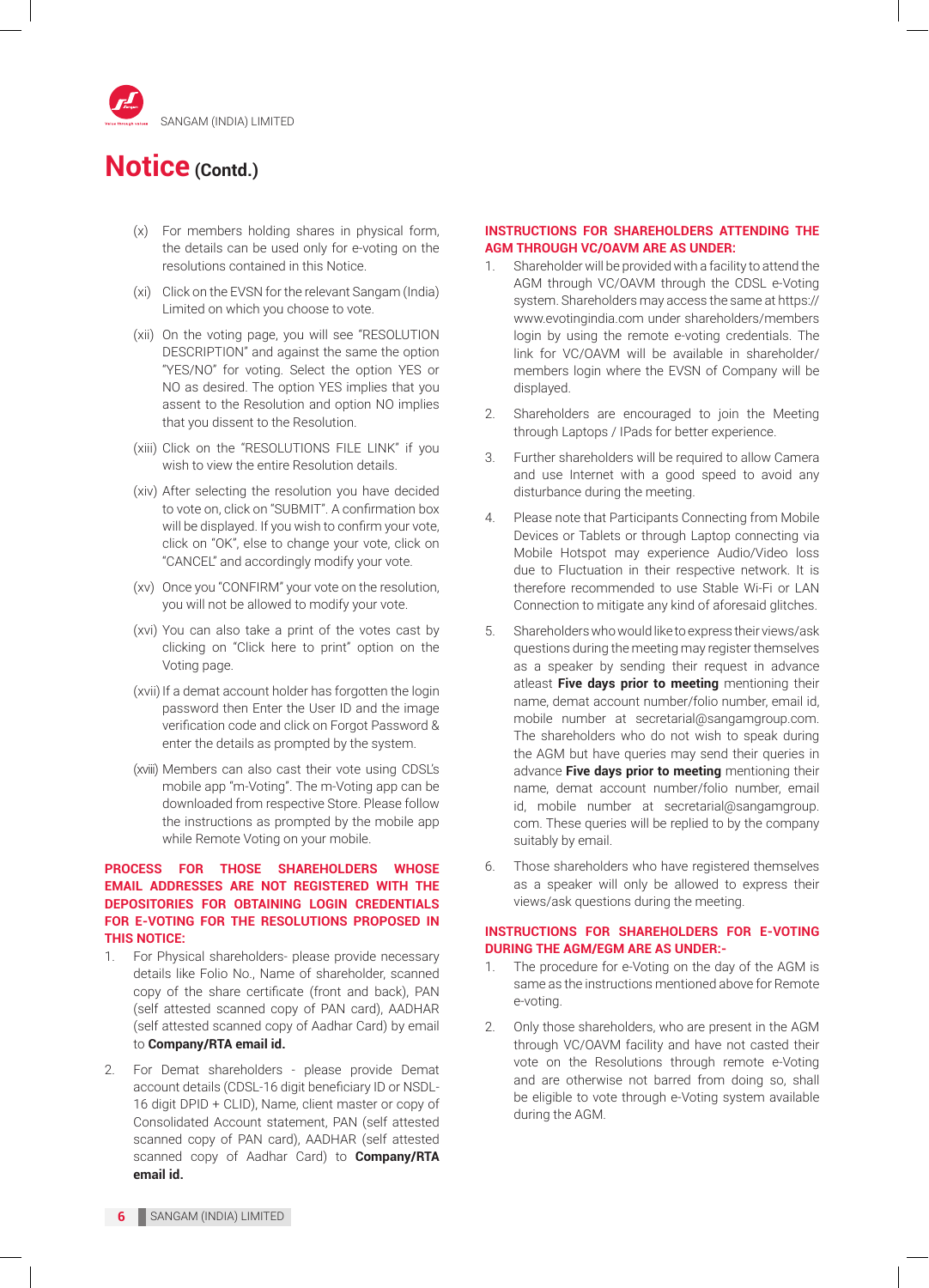- 3. If any Votes are cast by the shareholders through the e-voting available during the AGM and if the same shareholders have not participated in the meeting through VC/OAVM facility , then the votes cast by such shareholders shall be considered invalid as the facility of e-voting during the meeting is available only to the shareholders attending the meeting.
- 4. Shareholders who have voted through Remote e-Voting will be eligible to attend the AGM. However, they will not be eligible to vote at the AGM.
- 5. If you have any queries or issues regarding attending AGM & e-Voting from the e-Voting System, you may refer the Frequently Asked Questions ("FAQs") and e-voting manual available at www.evotingindia.com, under help section or write an email to helpdesk. evoting@cdslindia.com or contact Mr. Nitin Kunder (022-23058738 ) or Mr. Mehboob Lakhani (022- 23058543) or Mr. Rakesh Dalvi (022-23058542)

#### **(xix) Note for Non – Individual Shareholders and Custodians**

- Non-Individual shareholders (i.e. other than Individuals, HUF, NRI etc.) and Custodians are required to log on to www.evotingindia.com and register themselves in the "Corporates" module.
- A scanned copy of the Registration Form bearing the stamp and sign of the entity should be emailed to helpdesk.evoting@cdslindia.com.
- After receiving the login details a Compliance User should be created using the admin login and password. The Compliance User would be able to link the account(s) for which they wish to vote on.
- The list of accounts linked in the login should be mailed to helpdesk.evoting@cdslindia.com and on approval of the accounts they would be able to cast their vote.
- A scanned copy of the Board Resolution and Power of Attorney (POA) which they have issued in favour of the Custodian, if any, should be uploaded in PDF format in the system for the scrutinizer to verify the same.
- Alternatively Non Individual shareholders are required to send the relevant Board Resolution/ Authority letter etc. together with attested specimen signature of the duly authorized signatory who are authorized to vote, to the Scrutinizer and to the Company at the email address viz; secretarial@sangamgroup.com, if they have voted from individual tab & not uploaded same in the CDSL e-voting system for the scrutinizer to verify the same.

### **EXPLANATORY STATEMENT PURSUANT TO SECTION 102 OF THE COMPANIES ACT, 2013**

#### **ITEM NO. 4:**

The Board of Directors on 24<sup>th</sup> June, 2020, on there commendation of Nomination and Remuneration Committee, appointed Smt. Jyoti Sharma as an Additional Director under Section 161(1) of the Companies Act, 2013 and Articles of Association of the Company and as an Independent Non-executive Director of the Company for five consecutive years under Section 149 of the Companies Act, 2013. The Company has received a notice from a member proposing Smt. Jyoti Sharma as a candidate for the office of Director of the Company, copy of which is available on the website of the Company www.sangamgroup.com.

Smt. Jyoti Sharma, aged 57 years, is a Non-Executive Independent Director of the Company. She joined the Board of Directors of the Company in June, 2020. She has been working as Senior Vice President with Banking Codes and Standards Board of India since August 2015. She has 21 years' experience in IDBI in Chandigarh, Jaipur and Mumbai office handling various operational and non-operational departments. She was DGM in IDBI handling Corporate Finance Department at the time of quitting it in 2005. Her forte is Corporate finance, resources mobilization and monitoring of stressed assets. She was nominee director of IDBI on the boards of various companies for seven years. She possesse15 months experience as Vice-President of India SME Asset Reconstruction Company Ltd (ISARC). She possesses over five years' experience of teaching in various management institutes in Mumbai like NMIMS, CIMR, etc.

She is M.Sc. (Botany) from Panjab University, Chandigarh, MBA with specialization in Financial Management from Indira Gandhi National Open University (IGNOU) and B.Ed. from Panjab University. She is pursuing Ph.D. in Management from IGNOU.

Presently she is not a Director in any other Company. She does not hold by herself or for any other person on a beneficial basis, any shares in the Company.

Smt. Jyoti Sharma has given a declaration that she meets the criteria of independence as provided in Section 149/(6) of the Companies Act, 2013.

In the opinion of the Board, Smt. Jyoti Sharma fulfils the conditions specified in the Companies Act, 2013, the Companies (Appointment and Qualification of Directors Rules, 2014) and SEBI (Listing Obligations and Disclosure

ANNUAL REPORT 2019-20 **7**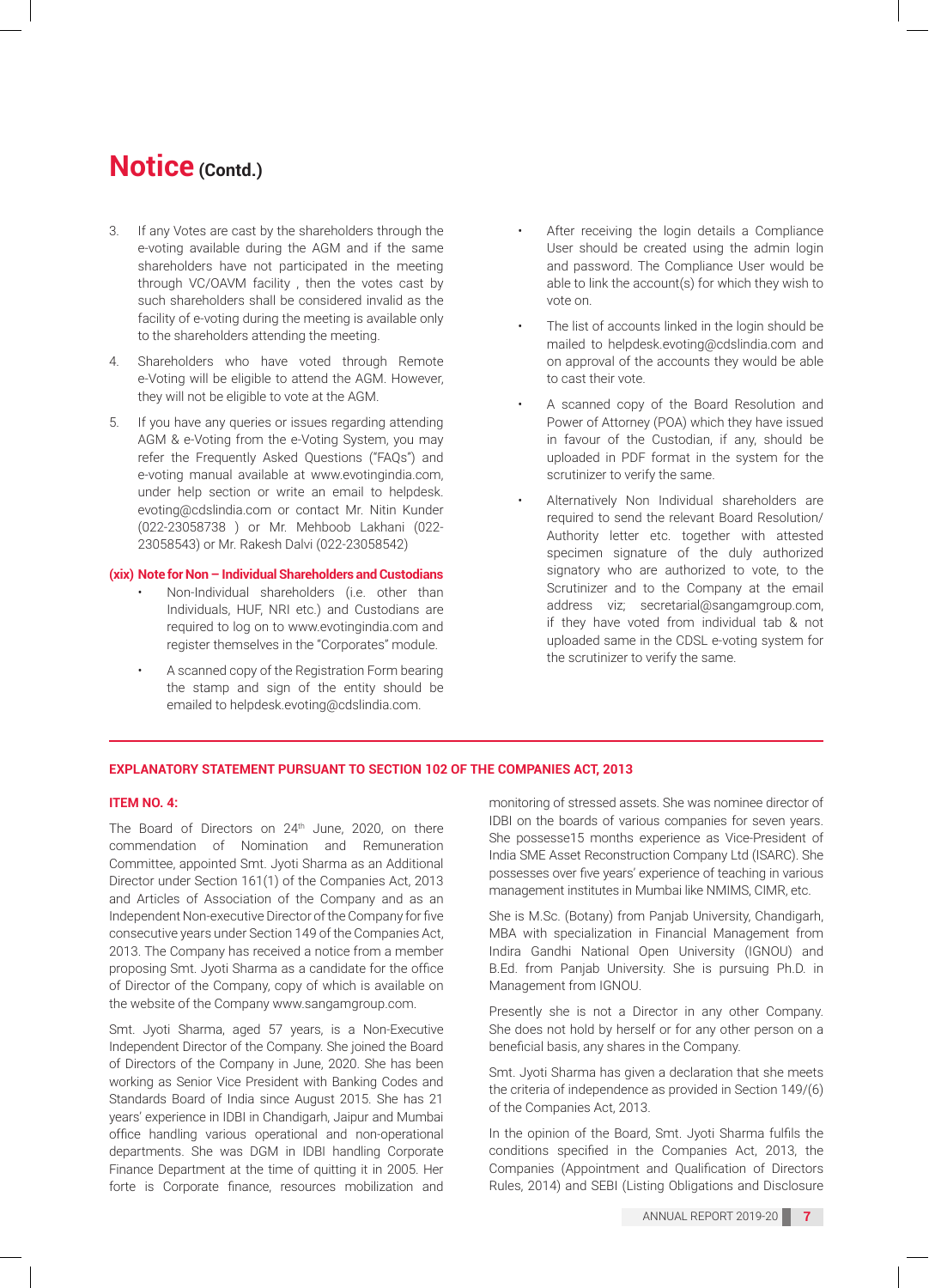

Requirement) Regulation 2015 for her appointment as an Independent Director of the Company and is independent of the management. Copy of the letter for appointment of Smt. Jyoti Sharma as an Independent Director is available for inspection without any fee by the members at the Registered Office of the Company during normal business hours on any working day, excluding Saturday. The same is also available on the website of the Company www. sangamgroup.com.

The Board considers that her association would be of immense benefit to the Company and it is desirable to continue toavail services of Smt. Jyoti Sharma as an Independent Director. Accordingly, the Board recommends the resolution in relation to appointment of Smt. Jyoti Sharma as an Independent Director for five consecutive years, subject to approval by the shareholders of the Company.

Except Smt. Jyoti Sharma, being an appointee, none of the Directors and Key Managerial Personnel of the Company and their relatives is concerned or interested, financial or otherwise, in the resolution set out at Item No. 4. This Explanatory Statement may also be regarded as a disclosure under SEBI (Listing Obligations and Disclosure Requirement) Regulation 2015 with the Stock Exchange.

#### **ITEM NO. 5:**

The Board on the recommendation of the Audit Committee has approved the appointment and remuneration of M/s K.G. Goyal & Co, Cost Accountants, Jaipur (Firm Registration No. 000017) to conduct the audit of cost records of the Company's various units respectively for the financial year 2020-21 at a fee of ₹ 80,000/- to M/s K.G. Goyal & Co, subject to TDS, GST etc., as applicable, apart from out of pocket expenses, as remuneration for cost audit services for the financial year 2020-21.

In accordance with the provisions of Section 148 of the Companies Act, 2013 read with the Companies (Audit and Auditors) Rules, 2014, the remuneration payable to the Cost Auditors have to be ratified by the shareholders of the Company, Hence, the Members' approval is being sought by way of Ordinary Resolution.

The Board recommends the resolution at item no 5 of this notice for approval of the members.

None of the Directors and Key Managerial Personnel of the Company and their relatives is concerned or interested, financial or otherwise in the resolution.

#### **Item No. 6:**

In accordance with Sections  $23(1)(b)$ , 42,  $62(1)(c)$  and other applicable provisions of the Companies Act, 2013 (the "Act") and the Companies (Prospectus and Allotment of Securities) Rules, 2014, the Companies (Share Capital and Debentures) Rules, 2014 and other applicable rules made thereunder (including any statutory modification(s) or re-enactment(s) thereof for the time being in force) and in accordance with the Securities and Exchange Board of India (Issue of Capital and Disclosure Requirements) Regulations, 2018 (the "SEBI ICDR Regulations") and the Securities and Exchange Board of India (Listing Obligations and Disclosure Requirements) Regulations, 2015 (the "Listing Regulations"), as amended from time to time, approval of shareholders of the Company by way of special resolution is required to issue securities by way of preferential basis to Promoter(s) of the Company.

The Board of Directors in its meeting held on 31<sup>st</sup> October, 2020 has approved the offer and issue up to 40,00,000 Equity Shares of the Company of  $\bar{\tau}$  10/- each at a Premium of  $\bar{\tau}$  40 per share aggregating upto  $\bar{\tau}$  20 Crore on Preferential basis to promoters, the Promoter of the company, subject to inter alia, the approval of the shareholders of the company and receipt of applicable regulatory and statutory approvals in relation thereto.

COVID-19 has impacted a lot to the liquidity of the corporate sectors, revenue is going down and fixed expenditures continues. To increase the liquidity in the Listed company, SEBI has taken some new initiative during the Unlock Period. SEBI has permitted to acquire shares beyond five per cent but upto ten per cent of the voting rights by promoter(s) pursuant to preferential issue of equity shares by the listed company for the financial year 2020-21 without making public announcement for acquisition of the equity shares of the company.

The Preferential Issue to its Promoter was considered appropriate to minimize the dilution impact and for a successful and speedy execution in order to immediately help the Company for enhance its liquidity due to Covid impact. Implementation of the plan which includes equity raise and business restructuring plans will strengthen the balance sheet of the Company, which in turn is expected to provide a strong platform for the Company to participate in emerging opportunities in the textile sector.

The details in relation to the Preferential Issue as required under the SEBI ICDR Regulations and the Act read with the rules issued thereunder, are set forth below:

### **i) Particulars of the Preferential Issue including date of passing of Board resolution**

The Board of Directors at its meeting held on 31st October, 2020 had, subject to the approval of the Members and such other approvals as may be required, approved the issuance of up to 40,00,000 Equity Shares at a price of ₹ 50 per Equity Share, aggregating upto  $\bar{\tau}$  20 Crores (Rupees Twenty crores only) to the following promoters for cash consideration, on a preferential basis: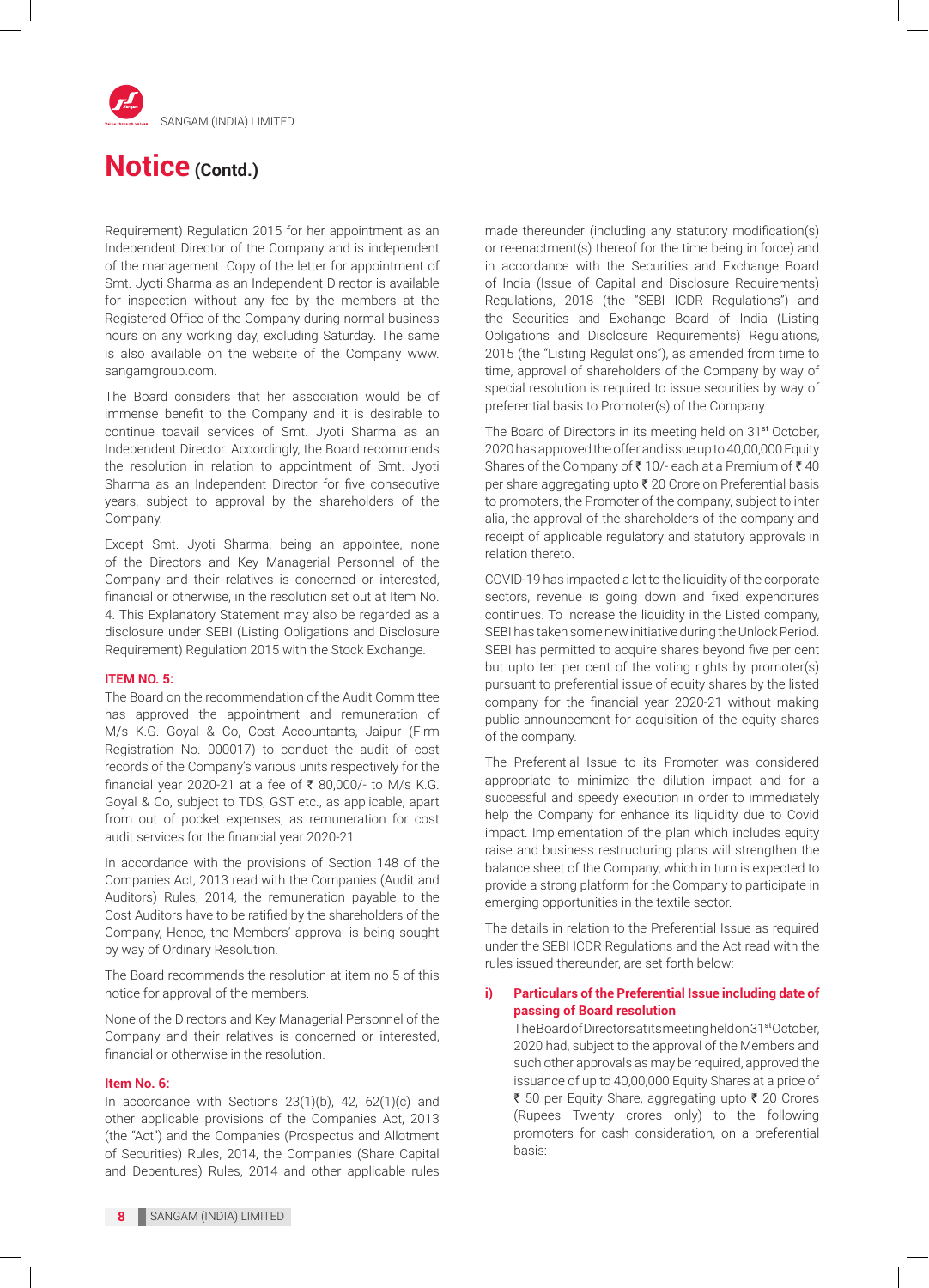| S.<br><b>No</b> | <b>Name of the Promoters</b> | <b>No of Equity</b><br><b>Shares Proposed</b> |
|-----------------|------------------------------|-----------------------------------------------|
| 1               | Shri Ram Pal Soni            | 10.00.000                                     |
| $\overline{2}$  | Smt. Radha Devi Soni         | 4,00,000                                      |
| 3               | Shri Anurag Soni             | 10,00,000                                     |
| $\overline{4}$  | Shri Niwas Modani            | 4,00,000                                      |
| 5               | Smt. Mamta Modani            | 4,00,000                                      |
| 6               | Smt. Archana Sodani          | 4,00,000                                      |
| 7               | Smt. Anjana Soni Thakur      | 2,00,000                                      |
| 8               | Smt. Antima Soni             | 2.00.000                                      |

### **ii) Kinds of securities offered and the price at which security is being offered**

Up to 40,00,000 Equity Shares of the Company, at a price of  $\bar{\tau}$  50 (including a premium of  $\bar{\tau}$  40) per Equity Share aggregating up to  $\bar{\tau}$  20 crore (Rupees Twenty crore only), such price being not less than the minimum price as on the Relevant Date determined in accordance with the provisions of Chapter V of the SEBI ICDR Regulations.

### **iii) Objects of the Preferential Issue and aggregate amount proposed to be raised**

The Company proposes to raise an amount aggregating up to  $\bar{\tau}$  20 crore through the Preferential Issue. The proceeds of the Preferential Issue will be utilized for enhancement of the liquidity impacted by Covid, meeting future funding requirements and other general corporate purposes of the Company.

### **iv) Relevant Date**

In terms of the provisions of Chapter V of the SEBI ICDR Regulations, relevant date for determining the floor price for the Preferential Issue is 29<sup>th</sup> October, 2020, being the date 30 days prior to the date of this Annual General Meeting (AGM).

**v) Basis on which the price has been arrived at and justification for the price (including premium, if any)** The Equity Shares of the Company are listed on BSE Limited ("BSE") and National Stock Exchange of India Limited ("NSE") (together referred to as the "Stock Exchanges").

The Equity Shares are frequently traded in terms of the SEBI ICDR Regulations and NSE, being the Stock Exchange with higher trading volumes for the said period, has been considered for determining the floor price in accordance with the SEBI ICDR Regulations In terms of the applicable provisions of the SEBI ICDR Regulations, the floor price, at which the Equity Shares shall be issued, is  $\bar{\tau}$  50 per Equity Share, being higher of the following:

- a) Average of the weekly high and low of the volume weighted average price of the Equity Shares of the Company quoted on NSE, during the twentysix (26) weeks preceding the Relevant Date, i.e.  $\bar{\tau}$ 47.90 per Equity Share; or
- b) Average of the weekly high and low of the volume weighted average price of the Equity Shares of the Company quoted on NSE, during the two (2) weeks preceding the Relevant Date i.e.  $\bar{\xi}$  50 per Equity Share.

SEBI has amended the SEBI (ICDR) Regulations by insertion of New Regulation 164B regarding Pricing in case of Preferential Issue, w.e.f. 1<sup>st</sup> July, 2020.

In case of frequently traded shares, the price of the equity shares to be allotted pursuant to the preferential issue shall be determined by regulation 164 or regulation 164B, as opted for. The Company has opted Regulation 164 for determining price of the Equity Shares.

The pricing of the Equity Shares to be allotted on preferential basis is  $\bar{\tau}$  50 per Equity Share which is not lower than the floor price determined as per Regulation 164 of the SEBI (ICDR) Regulations, 2018.

**vi) Intent of the Promoters, directors or key managerial personnel of the Company to subscribe to the Preferential Issue; contribution being made by the Promoters or Directors either as part of the Preferential Issue or separately in furtherance of the objects**

The Equity Shares shall be issued to proposed allottees, the Promoter of the Company. The proposed allottees have indicated its intention to subscribe to the Preferential Issue. None of the Directors or Key Managerial Personnel of the Company intend to subscribe to any of the Equity Shares proposed to be issued under the Preferential Issue or otherwise contribute to the Preferential Issue or separately in furtherance of the objects specified herein above.

### **vii) Time frame within which the Preferential Issue shall be completed**

As required under the SEBI ICDR Regulations, the Equity Shares shall be allotted by the Company within a period of 15 days from the date of passing of this Resolution, provided that where the allotment of the proposed Equity Shares is pending on account of receipt of any approval or permission from any regulatory or statutory authority, the allotment shall be completed within a period of 15 days from the date of receipt of last of such approvals or permissions.

### **viii) Principal terms of assets charged as securities** Not applicable.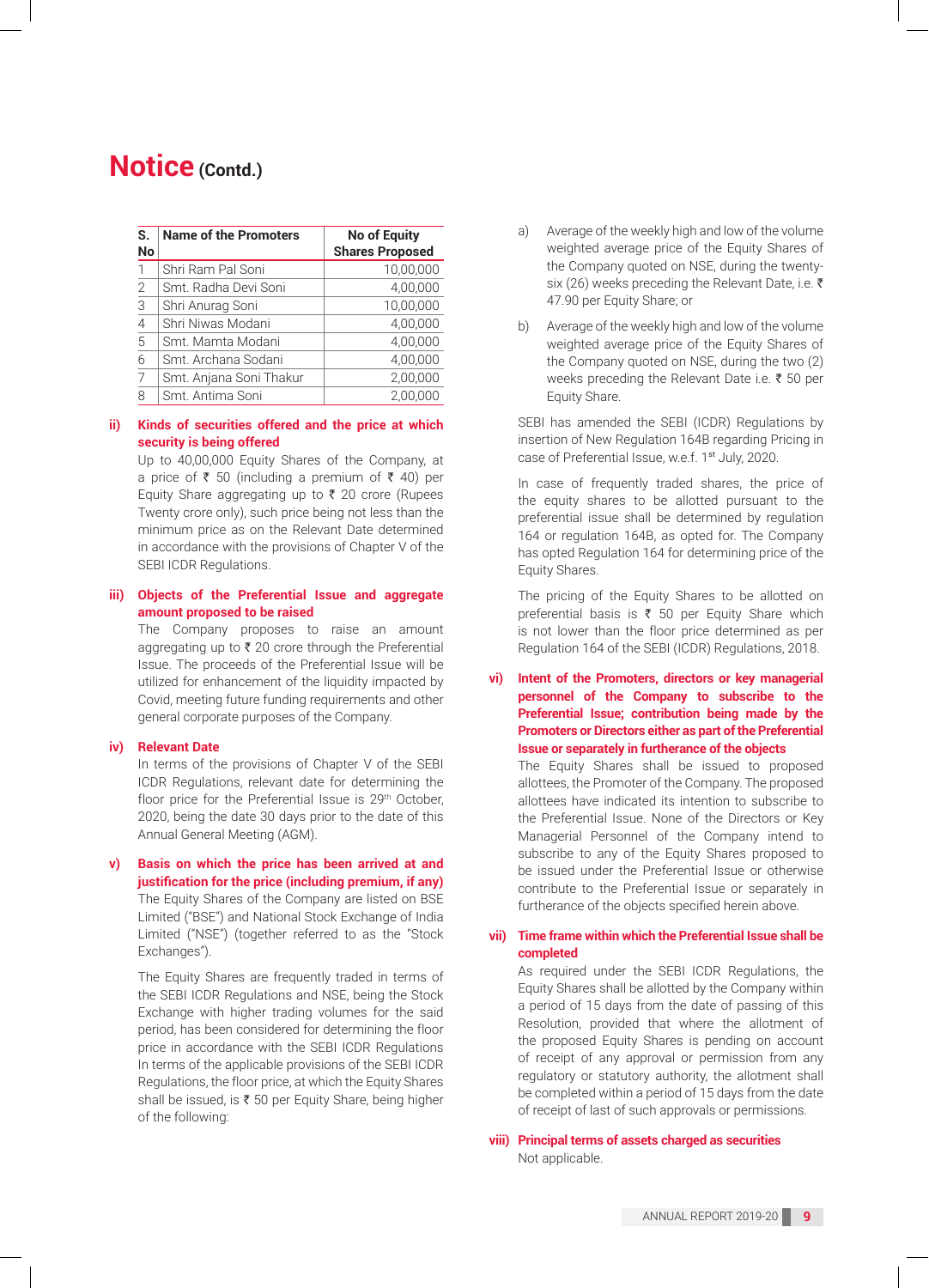

### **ix) Shareholding pattern of the Company before and after the Preferential Issue** Please refer Annexure - A to this Notice for details.

**x) Identity of the natural persons who are the ultimate beneficial owners of the Equity Shares proposed to be allotted and/or who ultimately control the proposed allottees, the percentage of post Preferential Issue capital that may be held by them and change in control, if any, in the Company consequent to the Preferential Issue**

The Equity Shares are proposed to be allotted to proposed allottees, Promoters of the Company. Details of shareholding of proposed allottees in the Company, prior to and after the proposed Preferential Issue, are as under:

| S.<br><b>No</b> | Pre-Preferential Issue As on 29th<br><b>Name of the Promoters</b><br>October, 2020 |                    |                                 | <b>Post-Allotment of Equity Shares</b><br>pursuant to the Preferential Issue |                 |  |
|-----------------|------------------------------------------------------------------------------------|--------------------|---------------------------------|------------------------------------------------------------------------------|-----------------|--|
|                 |                                                                                    | <b>Shares held</b> | No. of Equity   Percentage held | No. of Equity<br><b>Shares held</b>                                          | Percentage held |  |
|                 | Shri Ram Pal Soni                                                                  | 453950             | 1.15                            | 1453950                                                                      | 3.35            |  |
| 2               | Smt. Radha Devi Soni                                                               | 377761             | 0.96                            | 777761                                                                       | 1.79            |  |
| 3               | Shri Anurag Soni                                                                   | 2710397            | 6.88                            | 3710397                                                                      | 8.55            |  |
| 4               | Shri Niwas Modani                                                                  | 99779              | 0.25                            | 499779                                                                       | 1.15            |  |
| 5               | Smt. Mamta Modani                                                                  | 105404             | 0.27                            | 505404                                                                       | 1.16            |  |
| 6               | Smt. Archana Sodani                                                                | 60774              | 0.15                            | 460774                                                                       | 1.06            |  |
| 7               | Smt. Anjana Soni Thakur                                                            | 3750               | 0.01                            | 203750                                                                       | 0.47            |  |
| 8               | Smt. Antima Soni                                                                   | 46050              | 0.12                            | 246050                                                                       | 0.57            |  |

There shall be no change in control of the Company pursuant to the aforesaid Preferential Issue. However, the percentage of shareholding and voting rights exercised by proposed allottees, the Promoters of the Company, will change in accordance with the change in the shareholding pattern as set in the **Annexure - A**.

#### **xi) Lock-in Period**

The Equity Shares shall be locked-in for such period as specified under Regulations 167 and 168 of the SEBI ICDR Regulations.

The entire Pre-preferential Issue shareholding of proposed allottees shall be locked-in from the Relevant Date up to a period of six months from the date of the trading approval as specified under Regulation 167(6) of the SEBI ICDR Regulations.

Shares allotted to the Proposed allottees on preferential basis shall be locked in from the date of trading approval granted the equity shares allotted, for a period of three years.

### **xii) Undertakings**

- a) None of the Company, its Directors or Promoter have been declared as wilful defaulter as defined under the SEBI ICDR Regulations.
- b) None of its Directors is a fugitive economic offender as defined under the SEBI ICDR Regulations.

#### **xiii) Auditors' Certificate**

The certificate from Rajendra & Co., Chartered Accountant, being the Statutory Auditors of the Company certifying that the Preferential Issue is being made in accordance with the requirements contained in the SEBI ICDR Regulations shall be made available for inspection by the Members during the meeting.

#### **xiv) Other disclosures**

- a) During the period from  $1<sup>st</sup>$  April 2020 until the date of Notice of this AGM, the Company has not made any preferential issue of Equity Shares.
- b) Report of the registered valuer is not required under the provisions of second proviso to Rule 13(1) of the Companies (Share Capital and Debentures) Rules, 2014 for the proposed Preferential Issue.
- c) Neither proposed allottees nor any other member of the promoter group of the Company have sold or transferred any Equity Shares during the six months preceding the Relevant Date.

In accordance with the provisions of Sections 23, 42 and 62 of the Act read with applicable rules thereto and relevant provisions of the SEBI ICDR Regulations, approval of the Members for issue and allotment of the said Equity Shares to proposed allottees is being sought by way of a special resolution as set out in the said item of the Notice. Issue of the Equity Shares pursuant to the Preferential Issue would be within the Authorised Share Capital of the Company.

The Board of Directors believes that the proposed Preferential Issue is in the best interest of the Company and its Members and, therefore, recommends the Special Resolution at Item No.6 of the accompanying Notice for approval by the Members of the Company.

None of the Directors, Key Managerial Personnel (KMP) or their respective relatives are, in any way, concerned or interested, financially or otherwise, except as shareholders in general in the said resolution.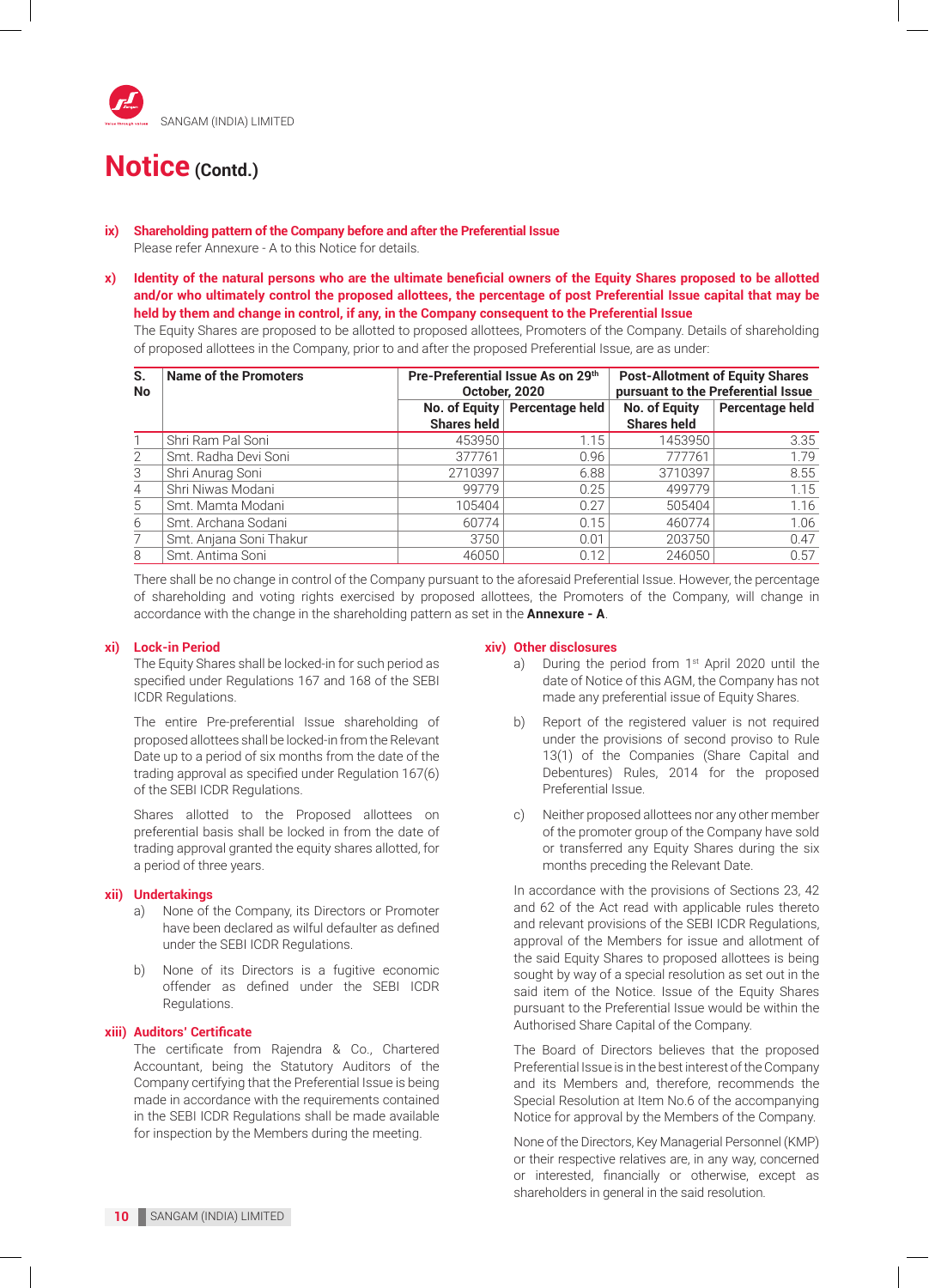# **Annexure-A**

### **THE SHAREHOLDING PATTERN BEFORE AND AFTER THE PREFERENTIAL ISSUE:**

The shareholding pattern of the Company pre and post the allotment of Equity Shares under the proposed Preferential Issue is given below:

| S.  | Category                |                               |                 | <b>Pre Issue</b>       |             | <b>Post Preferential Issue</b> |  |
|-----|-------------------------|-------------------------------|-----------------|------------------------|-------------|--------------------------------|--|
| No. |                         |                               | No of<br>shares | $%$ of<br>Shareholding | No of       | $%$ of<br>shares Shareholding  |  |
| A   | <b>Promoter Holding</b> |                               |                 |                        |             |                                |  |
|     | 1                       | <b>Indian</b>                 |                 |                        |             |                                |  |
|     |                         | Individual                    | 42,34,433       | 10.74                  | 82,34,433   | 18.96                          |  |
|     |                         | <b>Bodies Corporate</b>       | 1,74,47,968     | 44.26                  | 1,74,47,968 | 40.18                          |  |
|     |                         | <b>Sub Total</b>              | 2,16,82,401     | 55.00                  | 2,56,82,401 | 59.14                          |  |
|     | $\mathbf{2}$            | <b>Foreign Promoters</b>      | <b>NIL</b>      | <b>NIL</b>             | <b>NIL</b>  | <b>NIL</b>                     |  |
|     |                         | Sub Total (A)                 | 2,16,82,401     | 55.00                  | 2,56,82,401 | 59.14                          |  |
| B   |                         | <b>Non Promoter Holding</b>   |                 |                        |             |                                |  |
|     | 1                       | <b>Institutional Investor</b> | 10,13,399       | 2.57                   | 10,13,399   | 2.34                           |  |
|     | $\overline{2}$          | <b>Non Institution</b>        |                 |                        |             |                                |  |
|     |                         | Individual                    | 27,90,960       | 7.08                   | 27,90,960   | 6.42                           |  |
|     |                         | <b>Bodies Corporate</b>       | 1,17,72,824     | 29.86                  | 1,17,72,824 | 27.12                          |  |
|     |                         | Trusts                        | 50              | 0.00                   | 50          | 0.00                           |  |
|     |                         | Others                        | 21,61,925       | 5.49                   | 21,61,925   | 4.98                           |  |
|     |                         | Sub Total (B)                 | 1,77,39,158     | 45.00                  | 1,77,39,158 | 40.86                          |  |
|     |                         | <b>Grand Total</b>            | 3,94,21,559     | 100.00                 | 4,34,21,559 | 100.00                         |  |